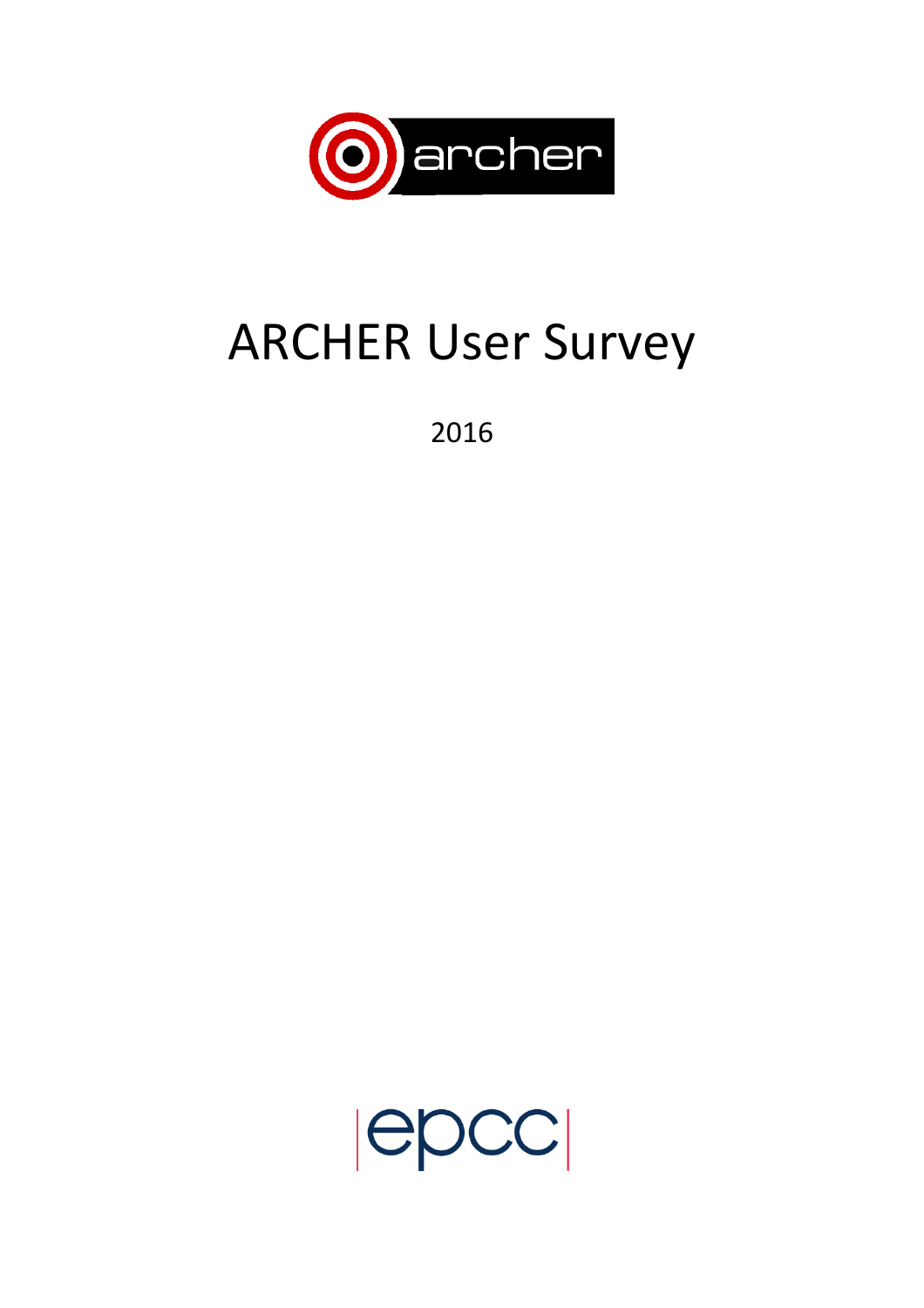# **1. Document Information and Version History**

| <b>Version:</b> | 1.0                       |
|-----------------|---------------------------|
| <b>Status</b>   | Draft                     |
| Author(s):      | Anne Whiting              |
| Reviewer(s)     | Alan Simpson, Andy Turner |

| <b>Version</b> | Date       | <b>Comments, Changes, Status</b> | Authors, contributors,<br>reviewers |
|----------------|------------|----------------------------------|-------------------------------------|
| 0.1            | 2017-02-24 | Initial draft                    | Anne Whiting                        |
| 0.2            | 2017-03-01 | Version for internal review      | Anne Whiting                        |
| 0.3            | 2017-03-08 | Review                           | Alan Simpson                        |
| 0.4            | 2017-03-08 | Review                           | Andy Turner                         |
| 0.5            | 2017-03-09 | Updates after review             | Anne Whiting                        |
| 1.0            | 2017-03-09 | Final version                    | Anne Whiting                        |

#### **Structure of this paper**

**Section 2** provides a description of the survey, its questions, the scoring and how it was constructed. **Section 3** gives some highlights of the comments provided by responders to the survey.

**Section 4** provides an analysis of the responses received, comparison to previous years and graphical distributions of the scores.

**Section 5** lists the comments received in full and unedited form by question together with the ID of the anonymous respondent.



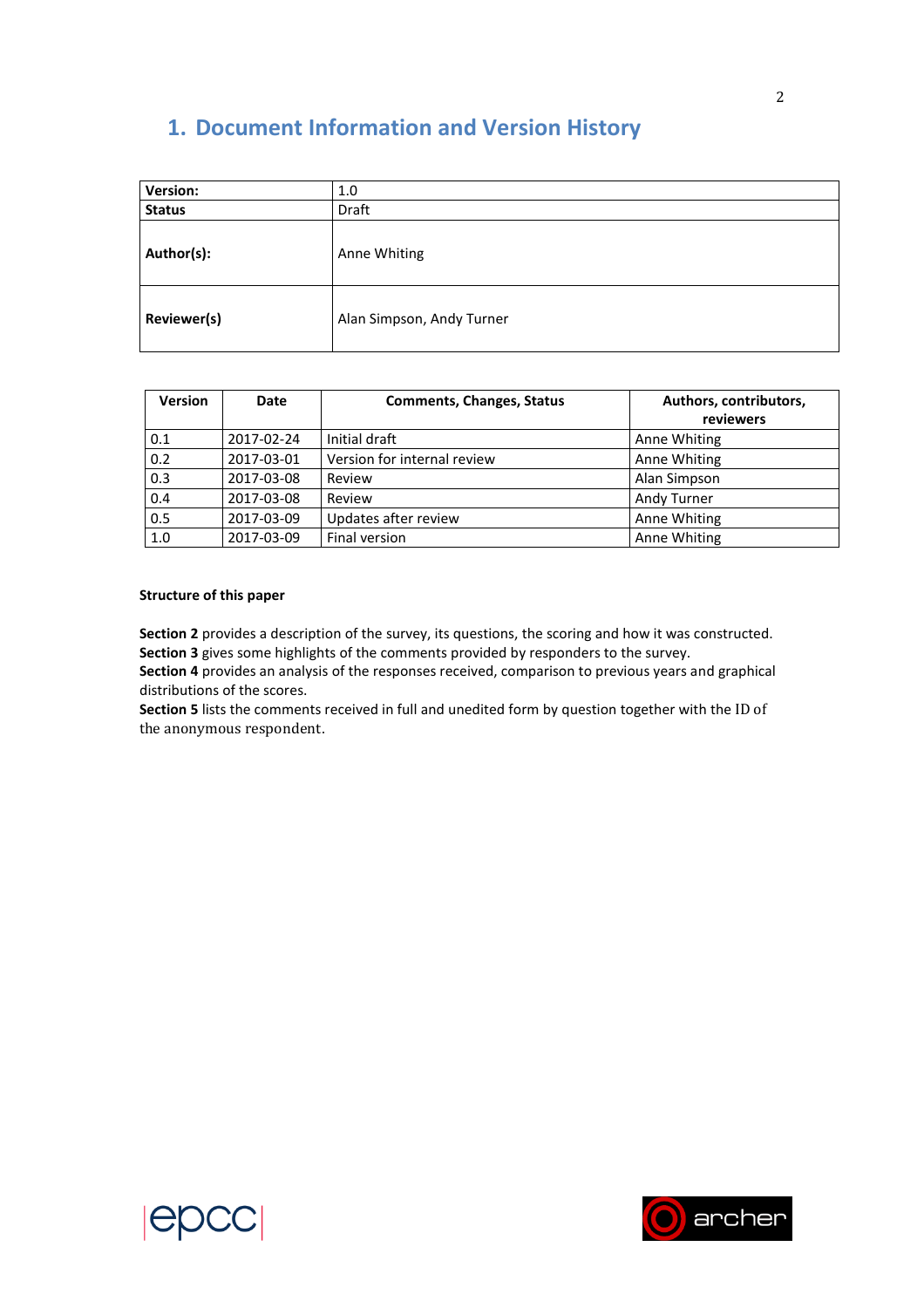## **2. Description of the Survey**

The ARCHER User Survey closed on 15 February 2017. 161 responses were received from ARCHER users. The survey asked for ratings (on a scale of 1 to 5) with the following questions:

- 1. Please rate your overall experience of the ARCHER Service (required) [Very Unsatisfied (1) Very Satisfied (5)]
- 2. Has the ARCHER hardware configuration met the requirements of your research? (required) [Not met any requirements (1) – Exceeded requirements (5)]
- 3. Has the software on ARCHER met the requirements of your research? (required) [Not met any requirements  $(1)$  – Exceeded requirements  $(5)$ ]
- 4. If you have used the ARCHER helpdesk, please rate your experience [Very Unsatisfied (1) Very Satisfied (5)]
- 5. If you have used the ARCHER documentation, did it provide the information you required? [Did not provide the information I required (1) – Provided all the information I required and more (5)]
- 6. If you have used the ARCHER website, please rate the quality of the content and ease of navigation [Very poor (1) – Excellent (5)]
- 7. Please rate your experience of any ARCHER Training you have used (either online or face-toface)? [Very Unsatisfied (1) – Very Satisfied (5)]
- 8. If you have attended any ARCHER webinars or virtual tutorials, did you find the session worthwhile? [A complete waste of time (1) – Extremely interesting and useful (5)]
- 9. If you have attended any ARCHER online training material (e.g. Online Driving Test, screencasts), how useful did you find the material? [Of no use (1) – Extremely useful (5)]

Only the first three questions were compulsory for all survey respondents, but 99% of respondents also provided feedback to some of the optional questions. Users were also provided with the opportunity to offer comments or suggestions under all of the above headings and provided with space for any other comments or suggestions at the end of the survey. These questions are the same as those in the Annual Survey in 2015 and a superset of those in the Annual Survey in 2014 to allow comparison between different periods. User feedback received will be reviewed to identify opportunities for improvement.

The survey was constructed using Google Forms and embedded directly into the ARCHER website.



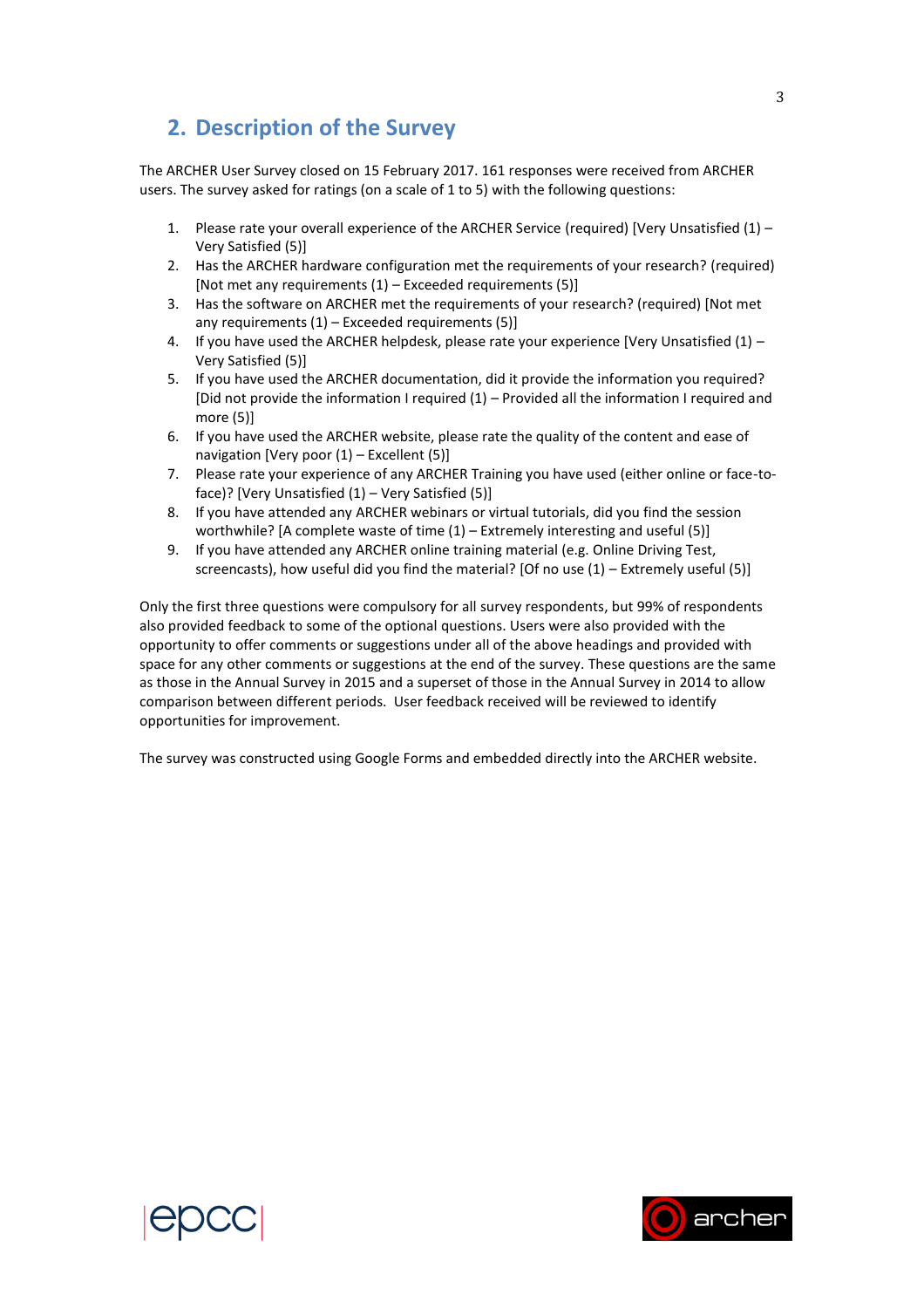### **3. Selected Quotes**

The following quotes reflect the tone of the majority of responders to the survey with regard to the ARCHER service:

*"If we did not have access to ARCHER, we would not be able to do our science! It is an essential service for the UK"*

*"It's a very good service. Generally reliable and when problems do occur the communication with users is very good."*

*"ARCHER is extremely consistent, and reliable - as an outsider user I see it as a resilient and a great system"*

*"ARCHER is an outstanding resource which I feel privileged to use."*

Quotes on the helpdesk (which also reflect on the centralised CSE team) echo the particularly high ratings for this aspect of the service:

*"This is probably the best helpdesk I have ever come across"*

*"I've had lots of excellent interactions with the helpdesk. They respond quickly and are more than willing/able to go in-depth as needed."*

*"I find it very helpful and quick. Keep up the good work!"*

*"Surprisingly fast answers, always very clear"*

There were a number of comments on the queue times and the work done to improve this:

*"Archer's compute platform is excellent. The interconnects are great and keep everything moving. The file system remains much better than HECToR's, even with the increased load. Access to the RDF is a really big bonus. The only reason I haven't given Archer a 5 is because the queues have been abominable. This has remained a problem throughout the calendar year. There was a big improvement in from Dec 2016 to Jan 2017 and I was able to work effectively."*

*"I'm not sure, but I think that the queue wait times have been getting a little better lately. For a while, long queue times really hampered my efforts."*

*"The policy of giving higher priority to large jobs negatively affected my ability to use the ARCHER service this year, as my jobs are mainly longer jobs which use fewer cores. The changes to the policy implemented over the summer made some improvement to this." "Queue times were a serious problem in 2016. Changes to how the queues work did improve things, but queue times remain long. Continued assessment of queues and changes that could be put in place should continue to be monitored"*



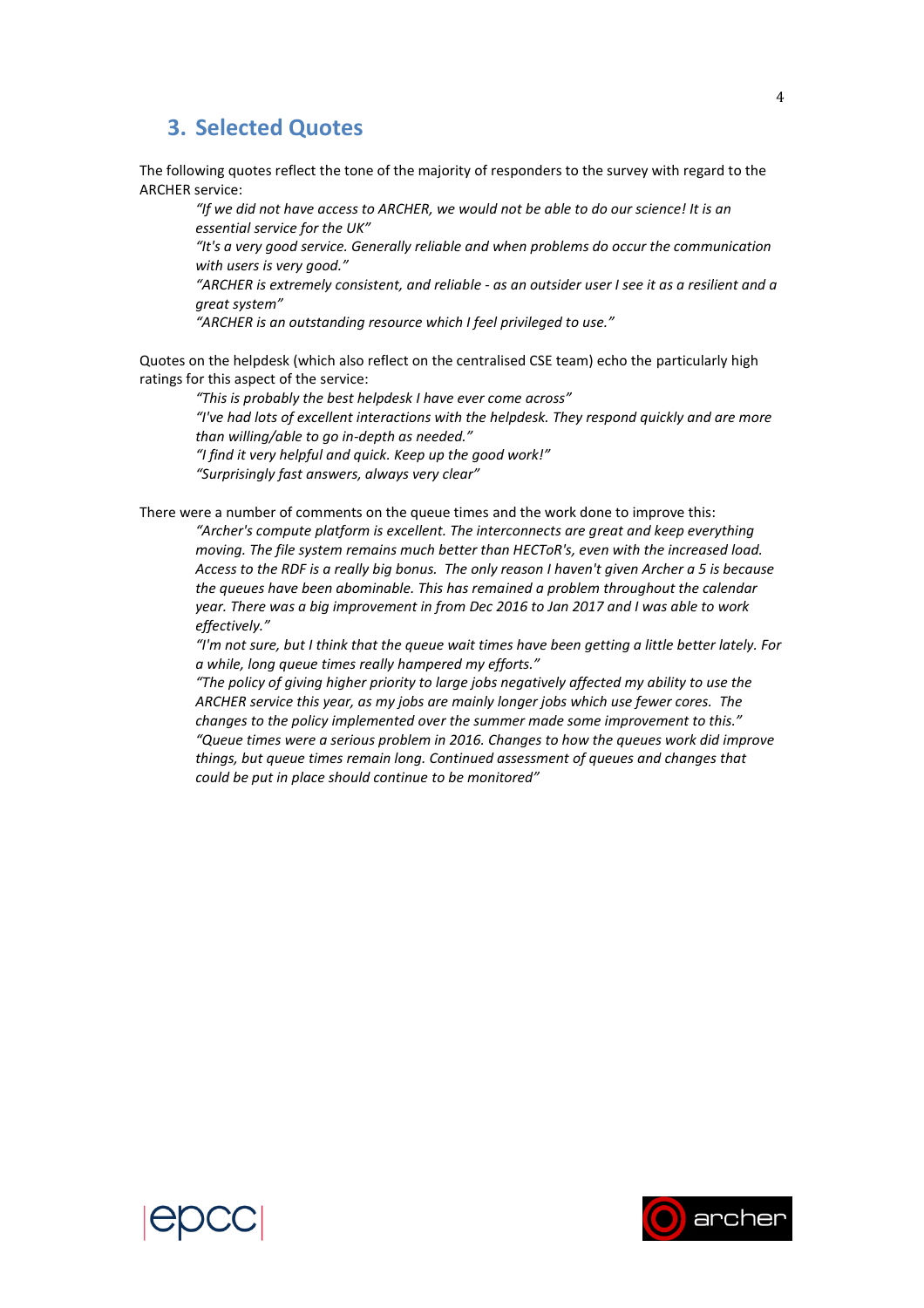## **4. Ratings**

All questions asked responders to rate their satisfaction with each particular aspect of the survey on a scale of 1 to 5 with 1 representing "Very Unsatisfied" and 5 representing "Very Satisfied". [Table 1](#page-4-0) summarises the ratings for each aspect and reveals the all aspects of the ARCHER Service are rated highly by users. The number of responses was down from 230 in 2015 to 161 in 2016 but up from 153 in 2014. Table 2 shows the responses to the 2015 survey and Table 3 those for 2014 for comparison purposes.

| <b>Service Aspect</b>       | <b>Total Responses</b> | Mean Score (out of 5) | <b>Median Score (out of 5)</b> |
|-----------------------------|------------------------|-----------------------|--------------------------------|
|                             |                        |                       |                                |
| <b>Overall Satisfaction</b> | 161                    | 4.3                   | $\overline{4}$                 |
| <b>Hardware</b>             | 161                    | 4.2                   | 4                              |
| <b>Software</b>             | 161                    | 4.2                   | $\overline{4}$                 |
| <b>Helpdesk</b>             | 136                    | 4.5                   | 5                              |
| <b>Documentation</b>        | 152                    | 4.2                   | $\overline{4}$                 |
| Website                     | 155                    | 4.2                   | 4                              |
| <b>Training</b>             | 94                     | 4.2                   | $\overline{4}$                 |
| <b>Webinars</b>             | 64                     | 3.9                   | 4                              |
| <b>Online training</b>      | 70                     | 4.1                   | 4                              |

<span id="page-4-0"></span>**Table 1: Summary of scores for different aspects of the ARCHER Service 2016**

| <b>Service Aspect</b>       | <b>Total Responses</b> | Mean Score (out of 5) | <b>Median Score (out of 5)</b> |
|-----------------------------|------------------------|-----------------------|--------------------------------|
|                             |                        |                       |                                |
| <b>Overall Satisfaction</b> | 230                    | 4.3                   | 4                              |
| <b>Hardware</b>             | 230                    | 4.1                   | 4                              |
| <b>Software</b>             | 230                    | 4.0                   | 4                              |
| <b>Helpdesk</b>             | 198                    | 4.5                   | 5                              |
| <b>Documentation</b>        | 215                    | 4.1                   | 4                              |
| Website                     | 221                    | 4.2                   | 4                              |
| <b>Training</b>             | 147                    | 4.1                   | 4                              |
| <b>Webinars</b>             | 102                    | 3.9                   | 4                              |
| <b>Online training</b>      | 104                    | 4.0                   | 4                              |

**Table 2: Summary of scores for different aspects of the ARCHER Service 2015**

| <b>Service Aspect</b>       | <b>Total Responses</b> | Mean Score (out of 5) | <b>Median Score (out of 5)</b> |
|-----------------------------|------------------------|-----------------------|--------------------------------|
|                             |                        |                       |                                |
| <b>Overall Satisfaction</b> | 153                    | 4.4                   | 4                              |
| <b>Hardware</b>             | 153                    | 4.1                   | 4                              |
| <b>Software</b>             | 153                    | 4.0                   | $\overline{4}$                 |
| <b>Helpdesk</b>             | 129                    | 4.5                   | 5                              |
| <b>Documentation</b>        | 142                    | 4.1                   | $\overline{4}$                 |
| Website                     | 144                    | 4.1                   | 4                              |
| <b>Training</b>             | 81                     | 4.1                   | $\overline{4}$                 |
| <b>Webinars</b>             | 41                     | 3.6                   | 4                              |
| <b>Online training</b>      |                        |                       |                                |

**Table 3: Summary of scores for different aspects of the ARCHER Service 2014**

**[Table 4](#page-5-0)** shows that the mean ratings for different aspects of the service are slightly higher in general for 2016 than the ratings in the previous year. All aspects of the ARCHER service continue to receive very high satisfaction ratings from the users. In particular, the Helpdesk continues to stand out as the highest rated aspect of the service in both surveys with an extremely high rating. This is testament to the hard work of all service partners (SP, CSE and Cray) in ensuring that responses to the users through the helpdesk are timely, accurate, useful and polite.



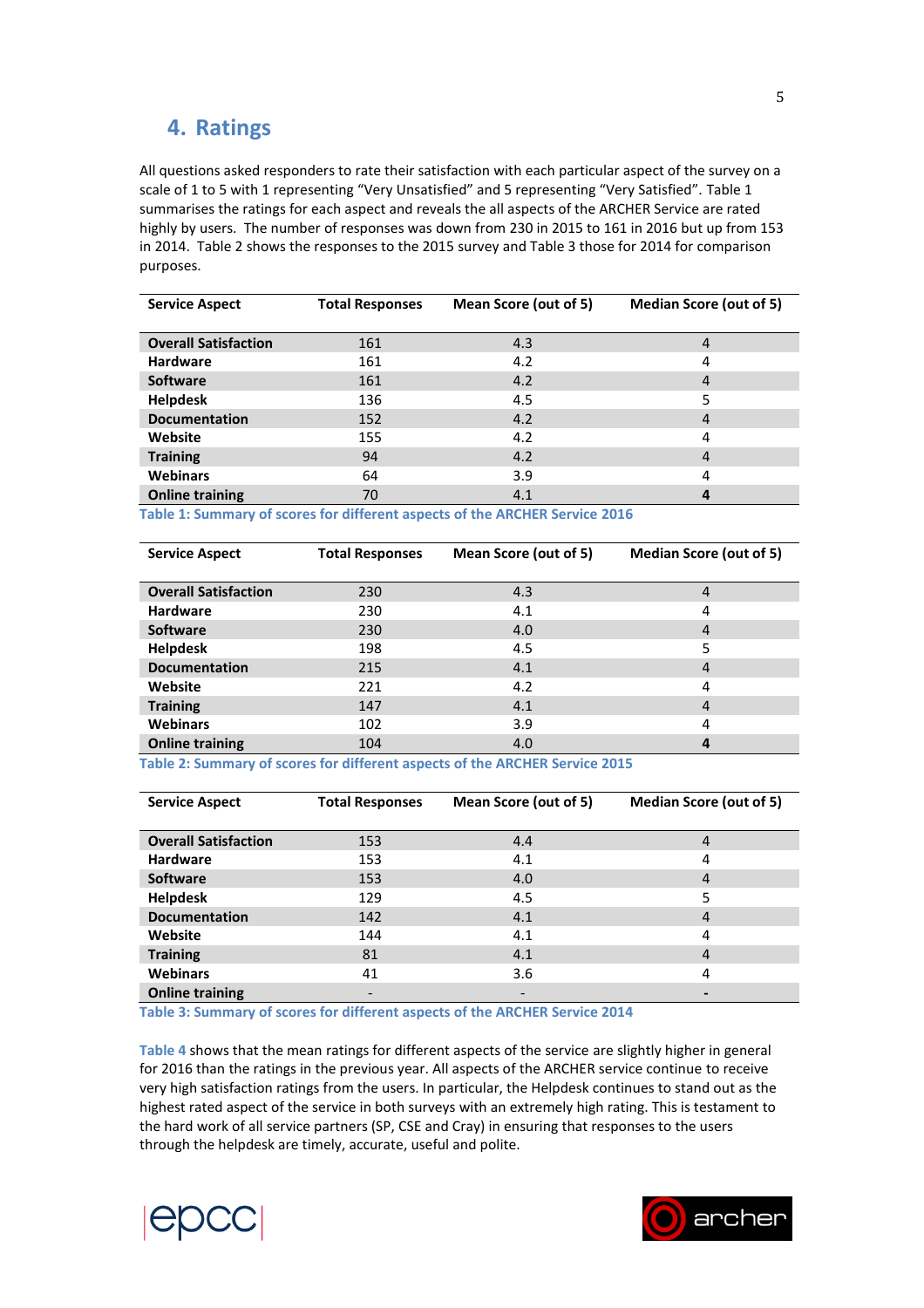| <b>Service Aspect</b>       | 2014 Mean Score<br>(out of 5) | 2015 Mean Score<br>(out of 5) | 2016 Mean Score<br>(out of $5$ ) |
|-----------------------------|-------------------------------|-------------------------------|----------------------------------|
| <b>Overall Satisfaction</b> | 4.4                           | 4.3                           | 4.3                              |
| <b>Hardware</b>             | 4.1                           | 4.1                           | 4.2                              |
| <b>Software</b>             | 4.0                           | 4.0                           | 4.2                              |
| <b>Helpdesk</b>             | 4.5                           | 4.5                           | 4.5                              |
| <b>Documentation</b>        | 4.1                           | 4.1                           | 4.2                              |
| Website                     | 4.1                           | 4.2                           | 4.2                              |
| <b>Training</b>             | 4.1                           | 4.1                           | 4.2                              |
| <b>Webinars</b>             | 3.6                           | 3.9                           | 3.9                              |
| <b>Online training</b>      |                               | 4.0                           | 4.1                              |

<span id="page-5-0"></span>**Table 4: Comparison of mean scores from 2014, 2015 and 2016 User Surveys for different aspects of the ARCHER Service**

As can be seen fro[m Figure 1,](#page-5-1) the overall satisfaction with the ARCHER service is extremely high with only 3 responders rating the service below 3 on a 1-5 scale from "Very Unsatisfied" to "Very Satisfied", i.e. 2 percent. The mean rating is 4.3 and the median rating is 4, the same as in 2015.



<span id="page-5-1"></span>**Figure 1: Distribution of scores for overall satisfaction with the ARCHER service (161 responses in total).**

Similarly, for the hardware and software [\(Figure 2](#page-6-0) and [Figure 3](#page-6-1) respectively), the overall satisfaction with the service is high, with only 1 user rating the hardware below 3 and 5 users rating the software below 3. There were no ratings of 1 ("Very Unsatisfactory") for the hardware or software on ARCHER this year. The mean rating for hardware is 4.2 (median is 4) and the mean rating for the software is 4.2 (median is 4). These ratings are slightly up from the 2015 User Survey.



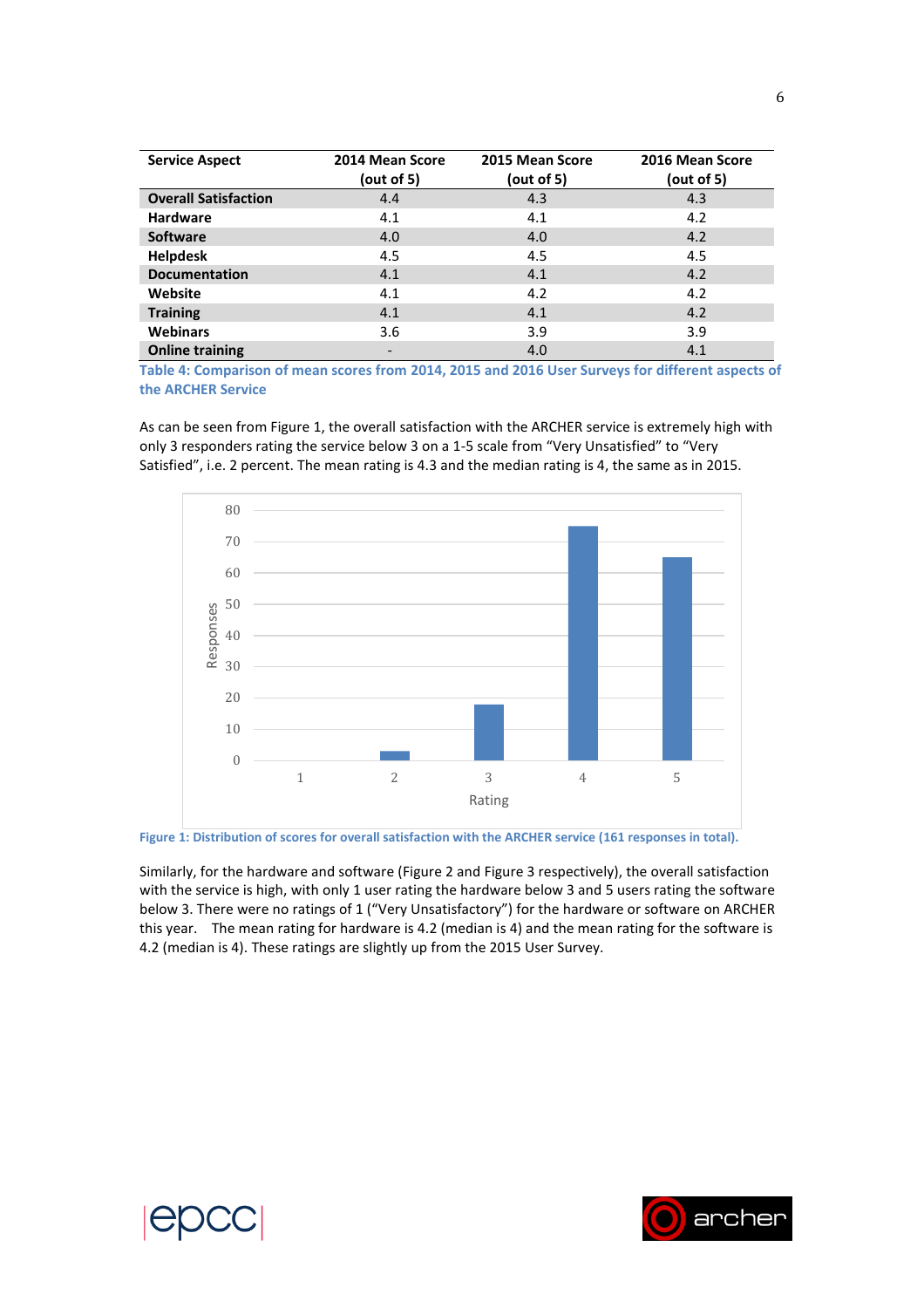

<span id="page-6-0"></span>**Figure 2: Distribution of scores for satisfaction with the ARCHER hardware (161 responses in total).**



<span id="page-6-1"></span>**Figure 3: Distribution of scores for satisfaction with the ARCHER software (161 responses in total).**

The satisfaction ratings for the ARCHER Helpdesk showed 2 responses with a score under 3 and a mean rating of 4.5 (median is 5). These are identical to the mean and median in the 2015 User Survey. Of the 136 responses 84, 62%, gave a score of 5 ("Excellent"). No users gave a score of less than 2.

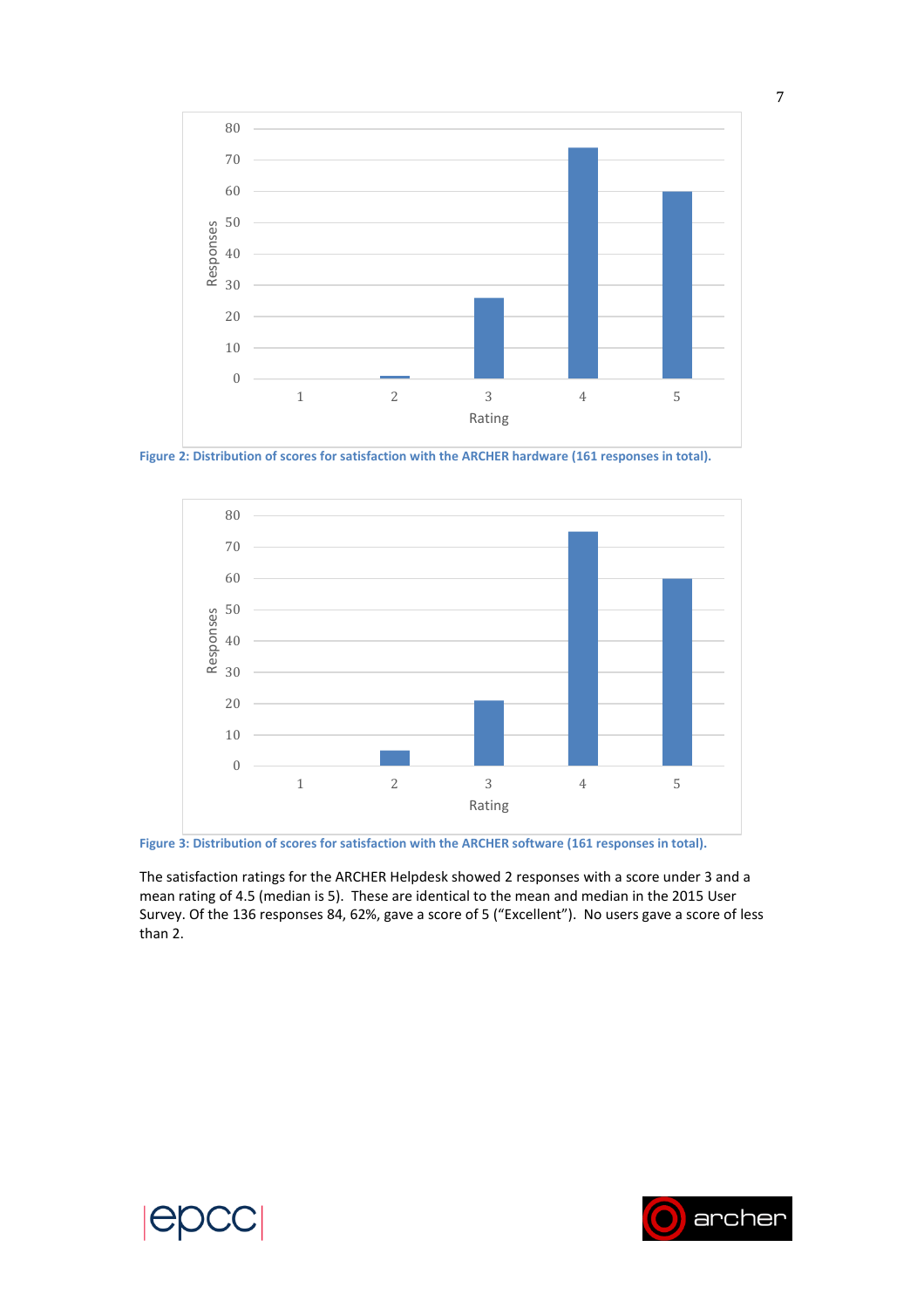

**Figure 4: Distribution of scores for satisfaction with the ARCHER helpdesk (136 responses in total).**

ARCHER documentation (Figure 5, mean = 4.2, median 4) and website (Figure 6, mean = 4.2, median 4) show the same high level of satisfaction as that shown for the overall service, as well as having high respondent rates.



**Figure 5: Distribution of scores for satisfaction with the ARCHER documentation (152 responses in total).**

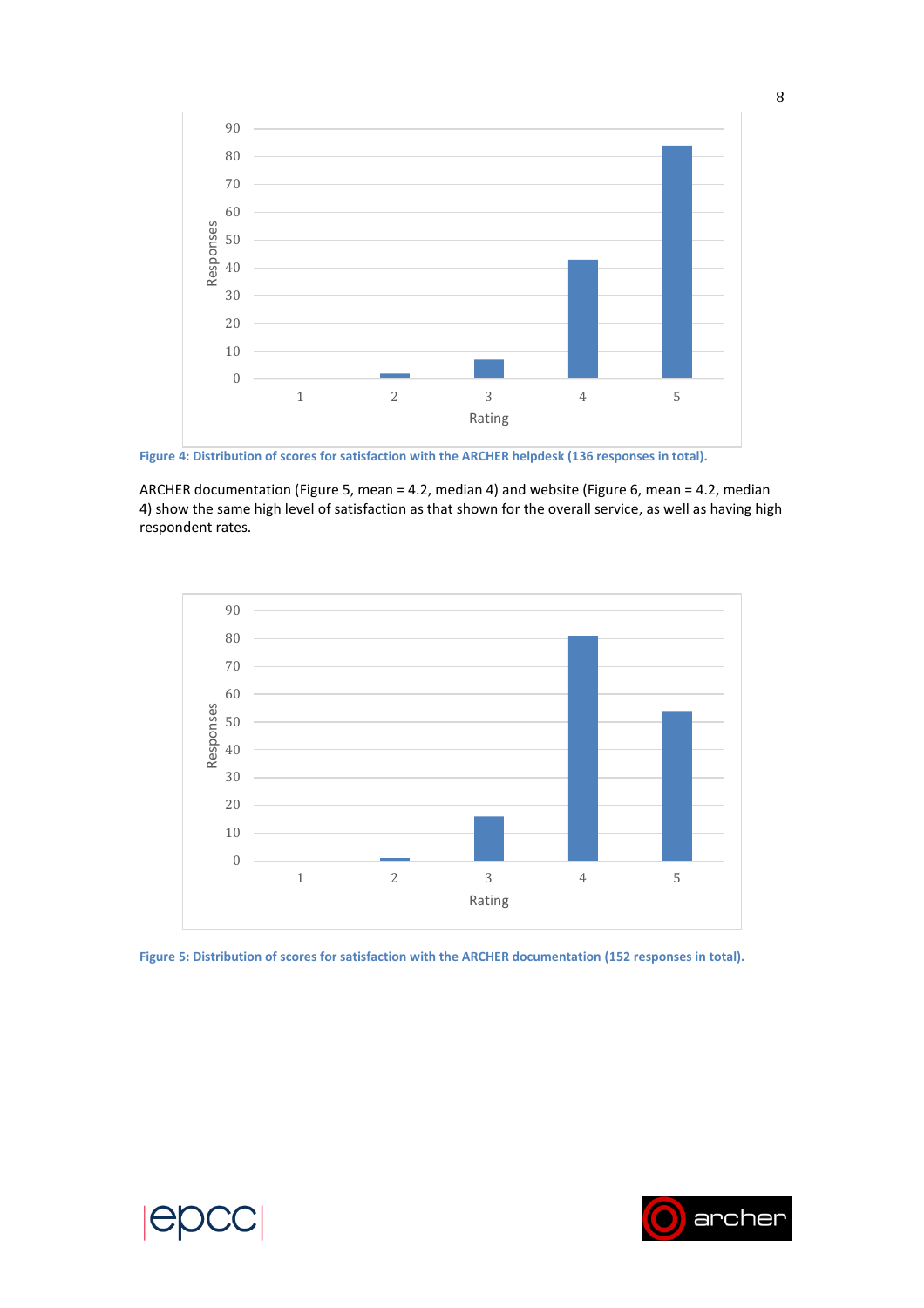

**Figure 6: Distribution of scores for satisfaction with the ARCHER website (155 responses in total).**

The results for ARCHER training (Figure 7, mean=4.2, median = 4) are high and consistent with the course survey results presented in the CSE Service quarterly reports. There are no comments from users with scores under 3 and a number of responders have scored for training with a comment that they had not attended any training. These scores are all also very similar to the scores from the 2015 User Survey.



**Figure 7: Distribution of scores for satisfaction with the ARCHER training (94 responses in total).**

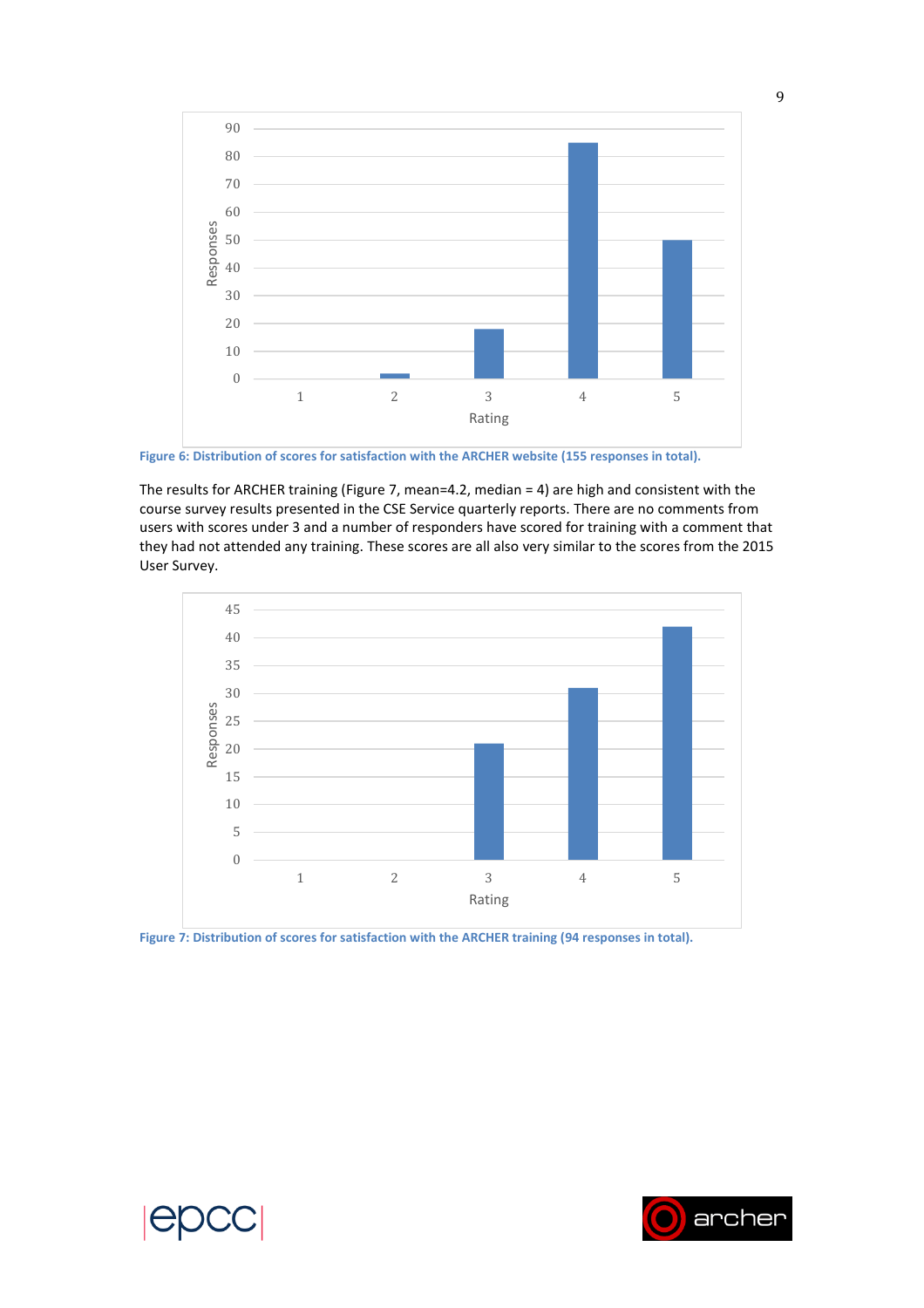The webinars and online training have a lower respondent rate (possibly due to the fact that the technical nature of the webinars is of interest to a subset of ARCHER users) but show a high satisfaction rating (Figures 8 and 9, mean = 3.9 and 4.1 respectively, median = 4).



**Figure 8: Distribution of scores for satisfaction with the ARCHER webinars (64 responses in total).**



**Figure 9: Distribution of scores for satisfaction with the ARCHER Online Training (70 responses in total).**





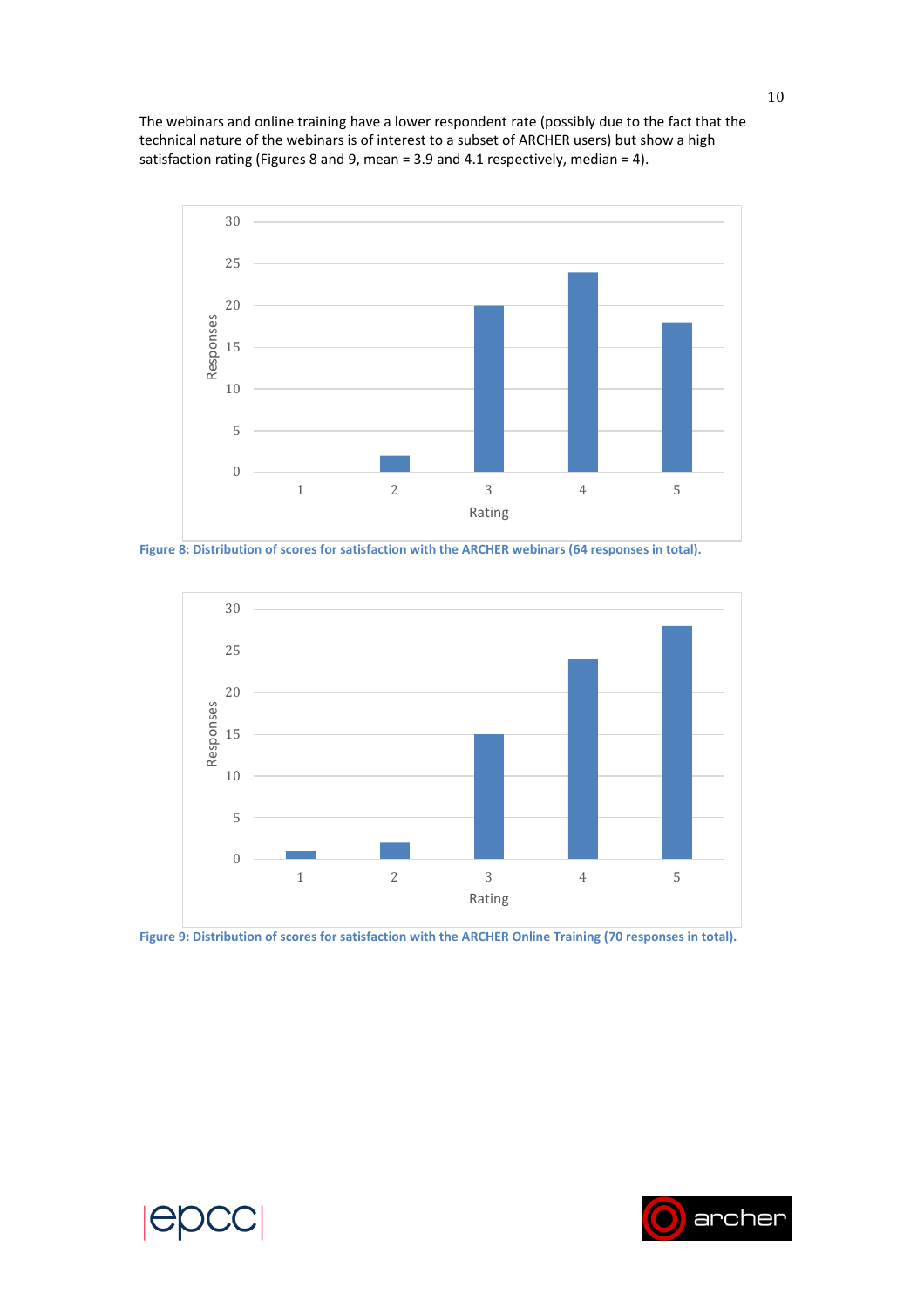## **5. List of Comments**

The comments shown are all the comments received for each question in an unedited form. The number shown in brackets at the end of each comment represents the ID of the anonymous respondent.

#### **Hardware**

- Queue times were a serious problem in 2016. Changes to how the queues work did improve things, but queue times remain long. Continued assessment of queues and changes that could be put in place should continue to be monitored (8)
- The hardware seems appropriate for the type of DFT calculation I'm running. (18)
- There has been some downtime every now and then. Failing disks, nodes etc. I'm not sure whether the impact on users can be reduced, but it is rather problematic when it happens. Also, the use of PP nodes I find confusing. Users can submit jobs to them, or simply log in and use them. This, I think, means they can overburdened with jobs, explaining why computations there are often really slow. (21)
- Sometimes the memory requirements force me to depopulate the nodes. Maybe more large memory nodes would be helpful (22, 28)
- I wish more GPUs were available. Even the cheaper series of the NVidia 10 series would significantly help with the computation in the case of molecular dynamics. The power consumption per computation is also significantly lower. (30)
- Very fast nodes, sometimes the queue is very long though. (31)
- Nodes with more memory...and more capacity! Jobs queue for quite a while these days.(38)
- Don't waste money on underused GPUs/Accelerators more x86.(43)
- Can sometimes take a while to do runs, but this is because ARCHER is so popular and has got better more recently. I have done some 32k core runs which all went through fine, I would ideally like to do some runs in the 65k-100k core range but think it would probably take up too much of the machine.... so it would be nice if "ARCHER 2" had many more cores ;) (46)
- Faster disk read/write. (48)
- Please increase the number of computational cores available by at least one order of magnitude!!!

It is not possible at the moment to do on ARCHER production runs of highly-resolved simulations with dozens of thousands cores. We are trailing behind France and Germany in Europe and behind the US and China worldwide in terms of number of AUs available for academic research. (50)

- More cores please. The queue times are too long.(51)
- Looking forwards to having a play with Knights Landing nodes.(52)
- software is more important than hardware (56)
- The queuing times for UM execution have been poor this year and this has adversely affected my ability to develop the model. The ability to use e.g. github repositories is also poor due to the reluctance to allow the use of ssh-agents on ARCHER. (57)
- Memory remains an issue in many different of calculation (hybrid DFT) (59)
- It's a good mechanism for making novel architectures like the Knights Landing nodes widely available. I haven't had occasion to use the x86
- nodes as my high performance codes are written for GPUs or Knights Landing.(62)
- A GPU cluster would be a useful potential future development. Higher memory nodes (even higher than the 128GB ones currently available) would also help to meet growing computational needs in memory-bound problems. Current Intel chips are beginning to show their age in terms of performance. (63)
- It mostly works very well for what I want. I do like the experimental KNL cluster. It seems to work well. (64)
- I would suggest to include a GPU-based resource. (65)
- Running MPI with a fixed number of cores. Straightforward. (67)



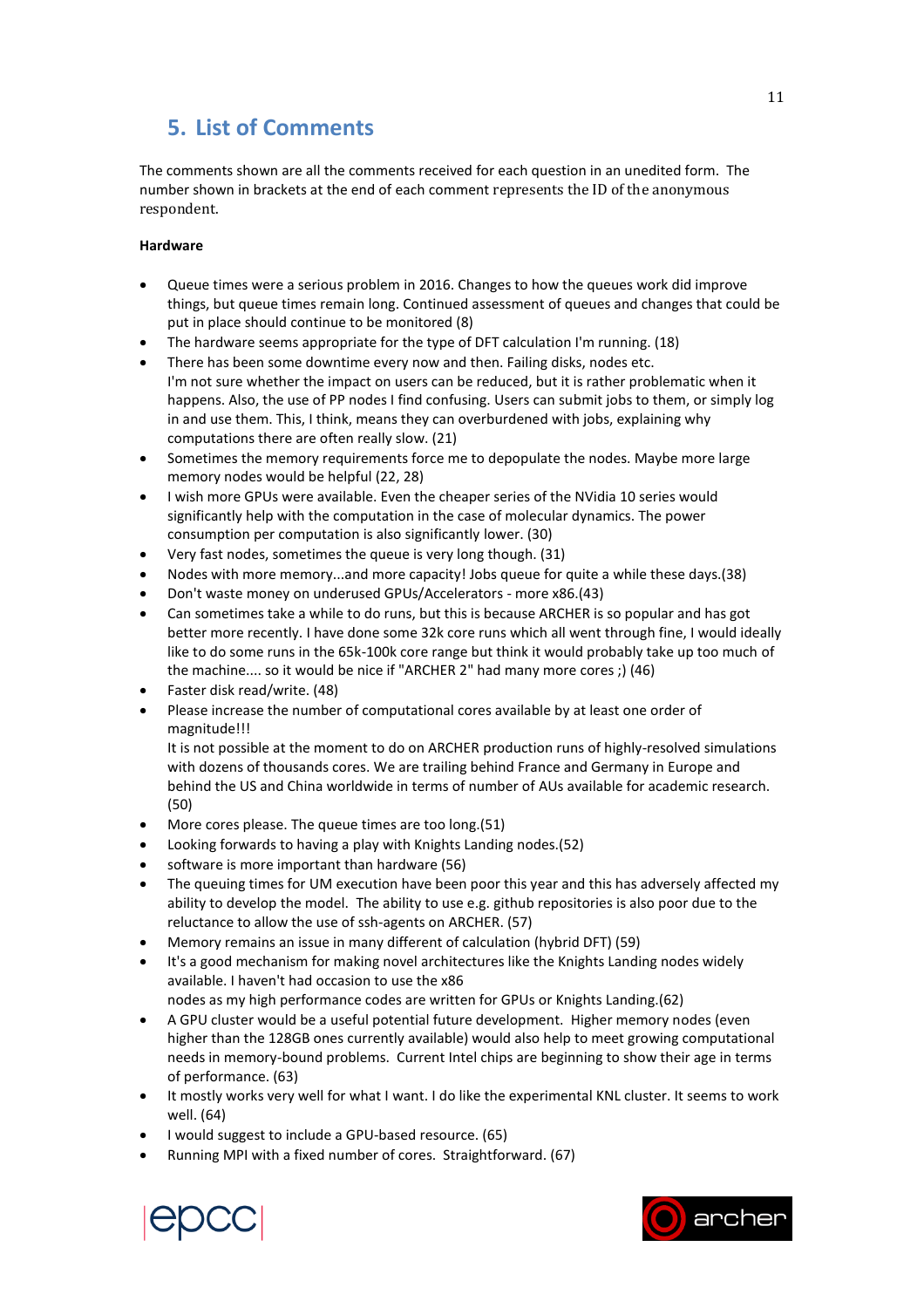- ARCHER is extremely consistent, and reliable as an outsider user I see it as a resilient and a great system (72)
- It is great to have access to nodes with different hardware to port and test code (e.g.KNL) (84)
- ARCHER is overloaded; increases the availability/number of cores. Demonstrate a convincing set of scheduling tests showing that you have evaluated different scheduling algorithms (e.g.slurm) which can schedule large numbers of small jobs as well as small numbers of large jobs, the current ARCHER preference (87)
- Improved visualisation and data analysis hardware directly attached to the rdf (88)
- Over the last year, there seems to have been more unscheduled outages than previously perhaps related to an ageing system? (92)
- I'm not sure whether the system is over-subscribed or what, but the waiting times over the last year have been ridiculous. (94)
- More hardware is always better. Would be nice to reduce wait times and allow for bigger jobs. A filesystem that can deal with many files would be useful in some cases. (96)
- The National Service needs to provide access to GPUs (97)
- It's been OK but looking a bit long in the tooth now. A lot of our codes run very well on GPUs, it would be nice to have a significant amount of these available. (105)
- The queuing time for more than half a year has been unbearable, not sure if this was a management issue or due to the cluster not being big enough for the request (128)
- more taskfarming, i.e. single core jobs (134)
- An expansion on the KNL nodes might be a useful stopgap measure before retiring the machine to allow for optimisation of codes and such. (135)
- It serves us very well (142)
- Archer's compute platform is excellent. The interconnects are great and keep everything moving. The file system remains much better than HECToR's, even with the increased load. Access to the RDF is a really big bonus. The only reason I haven't given Archer a 5 is because the queues have been abominable. This has remained a problem throughout the calendar year. There was a big improvement in from Dec 2016 to Jan 2017 and I was able to work effectively. (148)
- Could be made easier to run small-scale jobs. (151)
- It could do with having more nodes (10%?). It appears to be running near capacity, and queuing times have increased significantly over the last 18 months. (160)



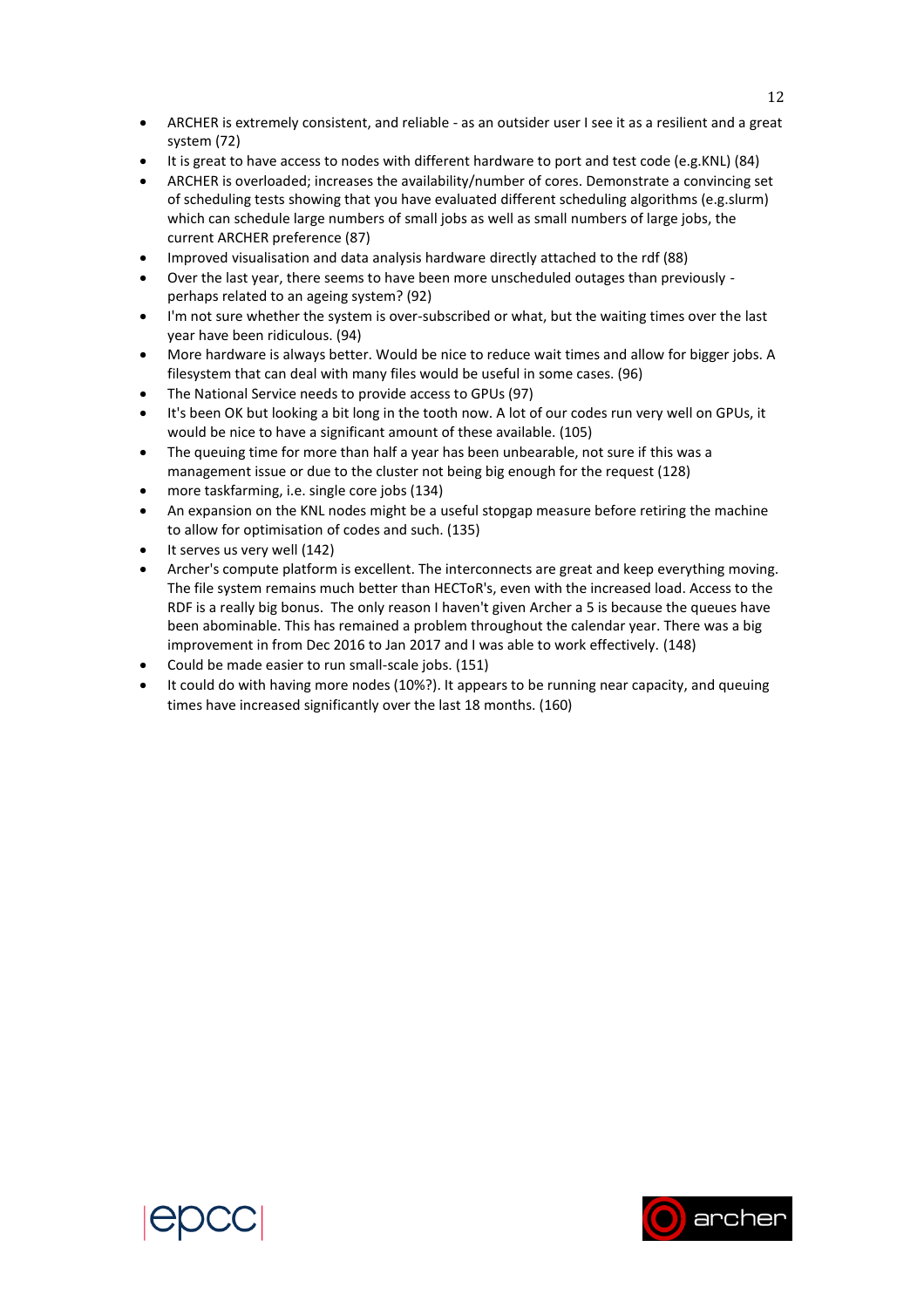#### **Software**

- I have enquired about installing Gaussian09 on the cluster, which admittedly does not scale well at enormous nodecounts, however works well up to a dozen nodes. The majority of G09 users would require maximum 4 nodes but for longer times rather than the large corecounts required for solid state jobs. I was hoping this could be looked into again. (12)
- Maybe you could consider to install a scientific software in between ab-initio and molecular mechanics, such as tight-binding DFT. (20)
- I find the scheduler and its rules confusing. In ocean modelling, the jobs we want to run often need ~20-30 nodes for ~2 hrs, and the jobs are often tuned and hardwired to use a certain number of nodes.

It is therefore annoying that there is no way of running jobs of this size on the "debug" queue. Instead, we have to use the "standard" queue, in which the job can easily sit for a day. If we are testing something new, it is very impeding on the work flow to wait for a day before the job runs for 30s and crashing due to a minor bug. Also, why the debug queue is only open during weekday work hours, I don't understand. I, for instance, sometimes work on weekends, and to not be able to use the debug queue is quite annoying. (21)

- All software required is on Archer which is great (22)
- The prioritisation of large jobs is surprisingly good, which encourages full usage of the system as a capability machine.(24)
- More profiling tools (25)
- I hope ATAT code can be installed for all users. (26)
- Cray compilers do not work on our code, we have to use intel (28)
- The new configuration and (fortran) compilers are very aggressive and vectorize strongly (previous DECI iterations on ARCHER worked like a charm). This is hard to control, and batch runs which are fine on other machines will diverge on ARCHER (I run a development version of ABINIT mainly - the existing module you have suffers from the same issues). I have also tried other compilers, to no avail, and do not want to sacrifice performance completely. This is also a problem on other machines with ifort > 14 or so, but I have not been able to solve it fully on ARCHER. I should probably open a new ticket, but reproducing the results is not always simple or quick.

In short, it would be \_very\_ beneficial to have a tool to tune/limit this kind of optimization on ARCHER, or to check executables for "vectorizability", memory alignment, etc... The issue has become critical for many applications and MIC will be even worse! At any rate, your operation is truly professional and strongly appreciated. (31)

- improve the data virtualization with parallel mode working with multi-cores . For example, VisIt cannot work using multi-cores job submit. (45)
- Decent balance of range, stability and timeliness (52)
- Would have loved to use screen (but this may be a safety issue?) (54)
- Fortran coarrays work uncovered several CCE bugs which took a very long time to fix or work around. (56)
- See below about making the Intel performance evaluation and tuning tools available.(62)
- The only thing I find harder to do that I would like is simple profiling. I don't really need all the detail that I can get from the complex profiling (because I'm not going to change my code depending on the cache size) but simply finding out how much time is spend in different parts of my code is not as easy as it could be (it ought to be no more complicated than adding a compiler switch, or changing a runtime module). (64)
- Everything perfect for my needs. (65)
- Experience only with compilers. (67)
- It would be great to get the pathways plugin for vmd (70)
- The only thing I cannot do on ARCHER is use matlab for pre- and post-processing data (72)
- I rate the Cray XC / slurm environment on ARCHER very highly: it makes my life easier supporting an application that depends on  $c++$  and fortran and mpi and hdf5 and python and ... when those components are so well supported by the system. As far as I am concerned, \*this\* is the standard by which other clusters are measured.(81)
- Everything we need has been available (84)



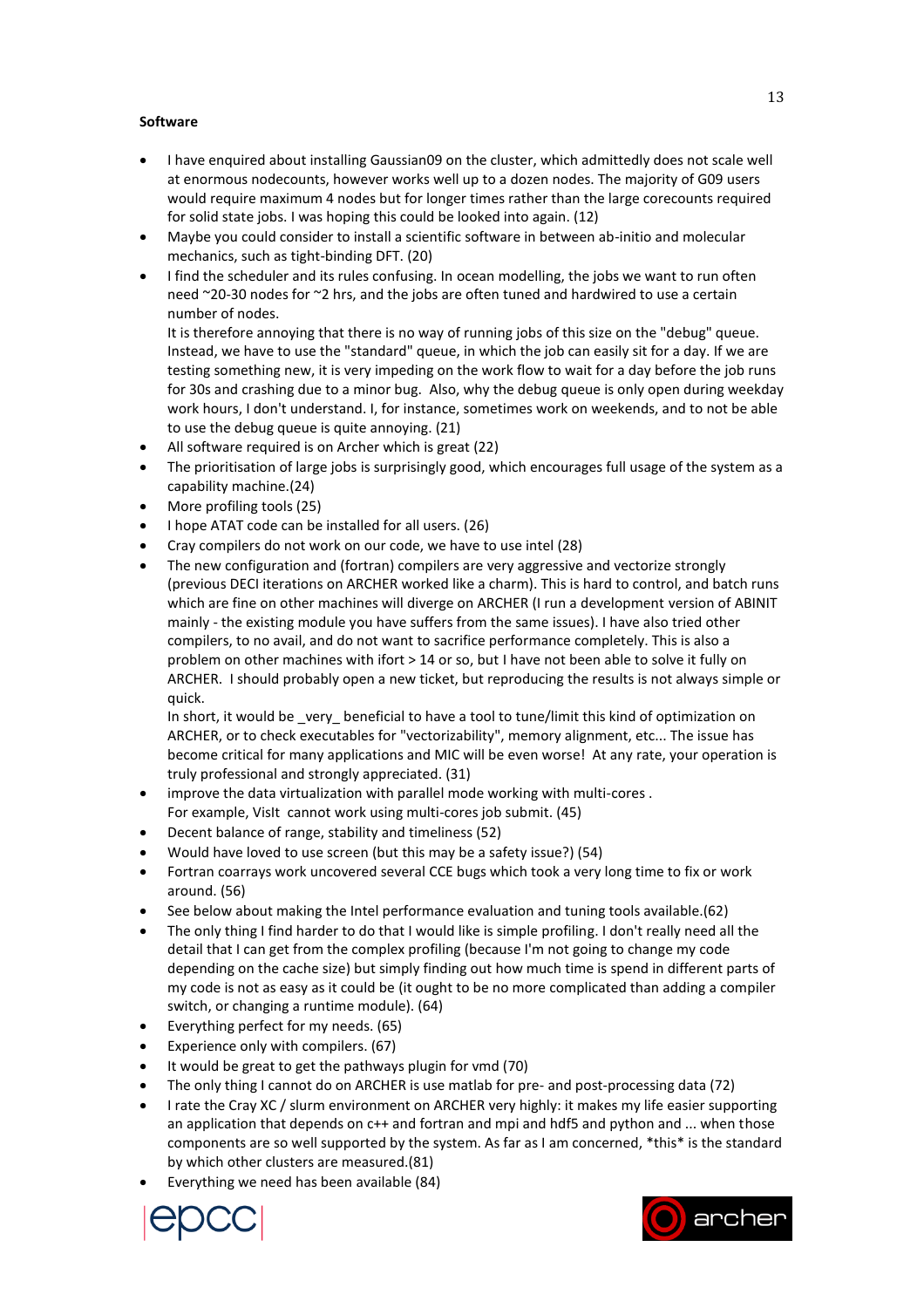- You MUST support all relevant codes; comments made by ARCHER representative at recent materials chemistry consortium (MCC) meeting indicated 'streamlining' of code support; this is not appropriate to a scientific community (87)
- If more space was available, it would be great. (91)
- Clear, easy to use (92)
- I would like to use quantum chemistry software like Gaussian or Qchem but they are not available in archer (102)
- We are making increasing use of python. The Archer environment is OK, but could probably do with a clean-out and refresh - some of the system-level packages and modules are a bit idiosyncratic.(105)
- I am aware that processes that detach from the shell are disallowed on login nodes (they are automatically killed). I find terminal multiplexers like GNU screen and tmux to allow me to work much more efficiently, but these get killed due to this policy. If it were possible to run something like tmux or GNU screen on the login nodes, it would be very useful to me (and I imagine many other users). (110)
- It would be useful to be able to run Matlab on ARCHER for basic post-processing. I have an individual license.That being said, I should probably just go ahead and learn Python! (111)
- Making it easier to submit smaller jobs, perhaps by giving them a separate queue, would be very useful. (121)
- As above, we might need to do some work to be able to run codes efficiently on new hardware. (135)
- Update the intel compilers to a new version >=17 (138)
- Python 2.6 on compute nodes, outdated packages. (139)
- Install the latest version of NAMD as the current version is quite old now (141)
- All the software we use and want to use is on Archer. The NAG teams that optimise the most popular softwares that we use is also very useful. (142)
- The software itself is fine. Having multiple version of everything can be very helpful when compiling new codes. (148)
- I am doing very heavy post-processing, the limits set for the use of serial processors are very restricting for my work. Particularly the 24 hour limit to run jobs, and that you can only use 5 processors at the time and que 10 other jobs. (149)
- Intel compilers are slightly old but this is outweighed by the amazing profiling software (153)
- No, it's very well set up. (160)





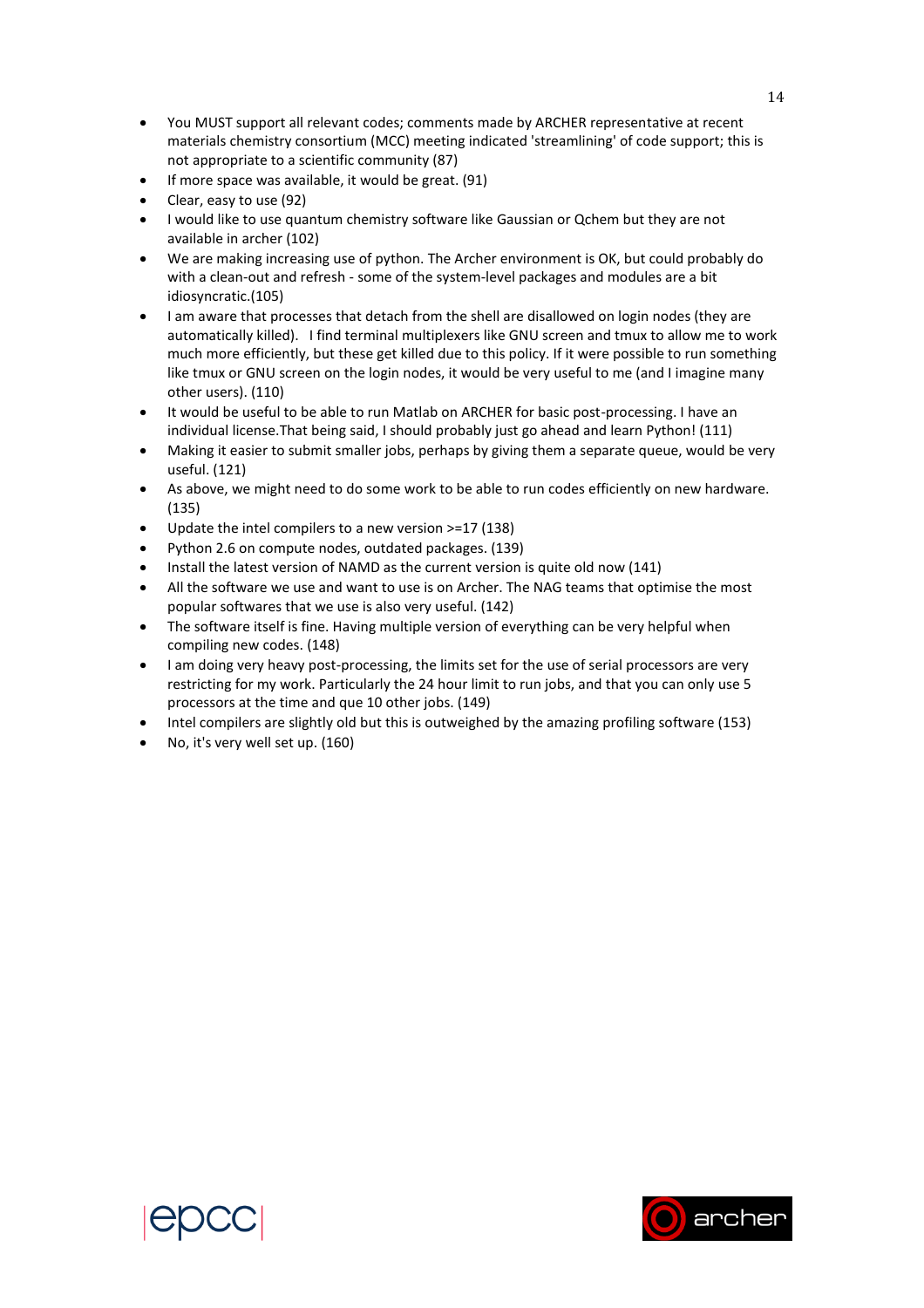#### **Helpdesk**

- Always respond promptly and are very helpful (6)
- This is probably the best helpdesk I have ever come across (19)
- I think the service status page is really well done. (21)
- Very helpful and great help!! (22)
- Very helpful and courteous. (24)
- Very long turn around on Helpdesk inquiry. (32)
- Service generally great, but this seems like a suitable place to complain about the frustrating restrictions on password choice that result in having to either write it down or reset every time a change is forced. Why do I need to recall the existing password for use with passwd when forced to change it? I \*don't use it\*, I use SSH keys to login. Password reset through SAFE was slow last time I tried. (52)
- I always get a quick response from ARCHER Helpdesk. I am grateful for the Helpdesk team for their support. (53)
- Thanks for responding to my questions so quickly. (54)
- Occasionally there's confusion with reply emails, I think some Cray support mails get straight to me, with no copy to helpdesk. (56)
- Turn around times poor. (57)
- I totally understand the password policy, but sometimes the password criteria are negative (cfr. https://xkcd.com/936/ ) (59)
- Regarding my enquiry Q808817 I think it was unhelpful to reconfigure the Knights Landing queues so that the example submission script (still) in the documentation stopped working, because the maximum wall time had been lowered from 30 minutes to 10 minutes. (62)
- $\bullet$  I find it very helpful and quick. Keep up the good work! (63)
- Works very well. (64)
- Everything perfect for me. (65)
- surprisingly fast answers, always very clear (66)
- I have used the helpdesk mainly when installing new software, and found them very helpful and quick to respond. They also do not shy away from tricky and involved problems. (72)
- Always very quick response (84)
- Recent experience with polling algorithm proved to me that parts of the best practice guide were obsolete. You MUST at least keep the 'best practice guide' up to date !!! (87)
- Very quick response to several queries I had during the last year; comprehensive, accurate answers too. (92)
- Always reply very quickly. (94)
- Always prompt and helpful. (96)
- Helpdesk always responds quickly to enquiries. (103)
- The Helpdesk continues to be really good. (105)
- I appreciated the speed with which the helpdesk responded to my requests. (110)
- I've had lots of excellent interactions with the helpdesk. They respond quickly and are more than willing/able to go in-depth as needed. (111)
- Always got prompt response and useful advice, very satisfied. (122)
- One agent should deal with a request as it can be confusing talking to different people about the same problem (130)
- Not really. Help is usually prompt and efficient. (135)
- Very prompt service and helpful staff. (137)
- Always very helpful (142)
- The helpdesk staff are generally helpful, but the response time is too slow. I usually solve any issues myself before the helpdesk responds. (148)
- Always helpful and courteous. (160)



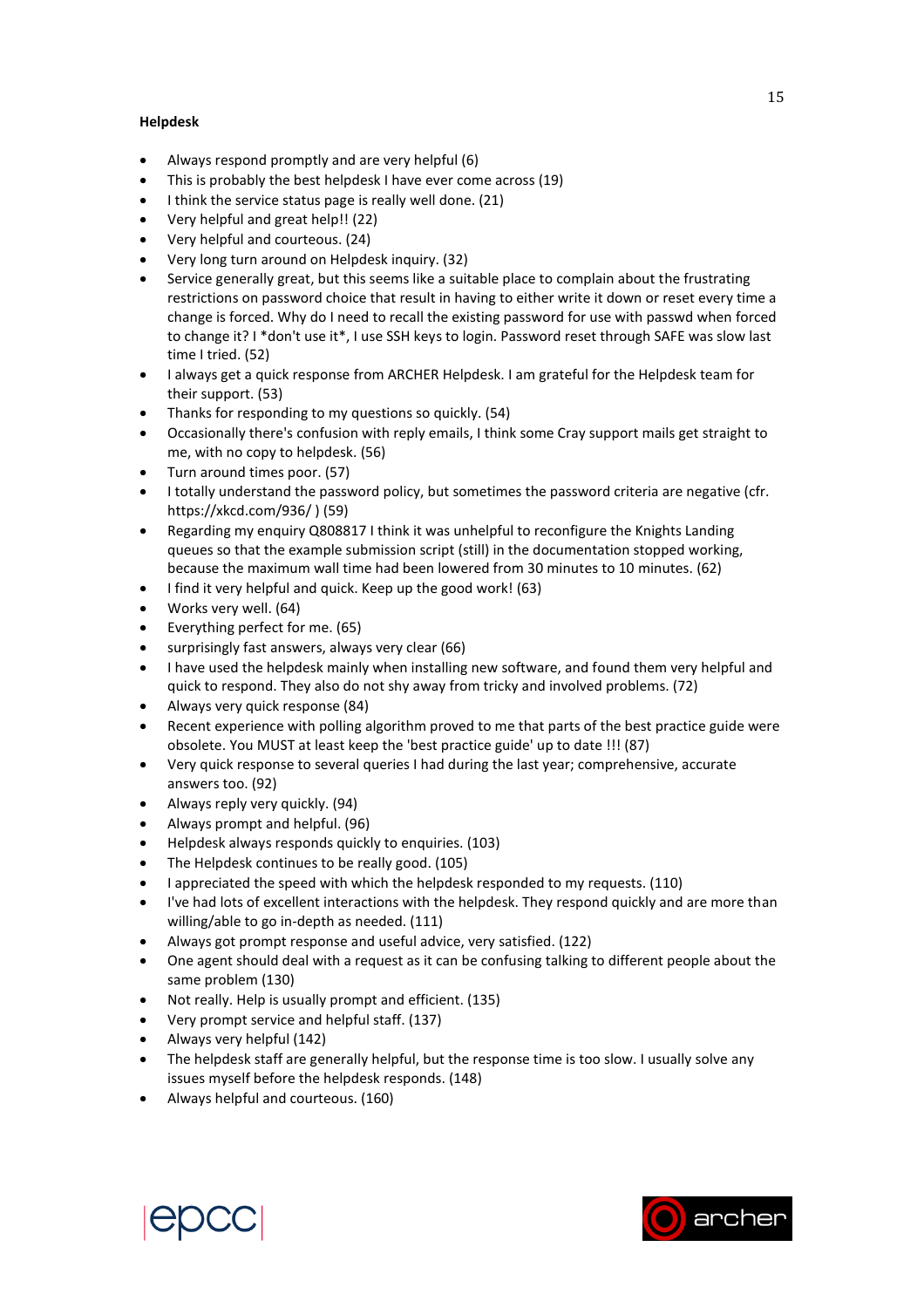#### **Documentation**

- Gromacs compilation documentation does not seem to work. (4)
- Not updated for sometime, for example how to compile certain software (9)
- It's quite hard to find help on which libraries to use and compile with the information is present, but is hard to locate. (13)
- A little more introduction on code compilation would be helpful. (15)
- References to full PBS Pro docs could be better; tend to find command-line flags and queue features by browsing relevant topics which feels inefficient (52)
- Very good documentation. Can't think at this point what's missing, but I think there were moments when I need to go beyond the archer docs. (56)
- The "instruction" for rdf could be improved. I guess the main reason that most people do not use it, it is the complexity of login in and out from such nodes. (59)
- The documentation for using the Knights Landing nodes could have addressed confusing issues for former Knights Corner users, e.g. that -mmic is now not the flag to use when compiling (despite its name and apparent purpose) and that using it will lead to error messages implying a misconfigured system. It would be useful to document how to use numactl within the Cray programming environment. Most generic Knights Landing documents assume one can get a shell on the execution node itself to invoke numactl. (62)
- Some of it needs updating. Most of it is fine, but some sections are a little sparsely worded and could use more examples. (63)
- It is basically very good. A few more real-world examples would always be nice. (64)
- It was clear and effective. (65)
- The variety of compilers available for MPI was confusing. We ended up doing test runs to decide how to compile our code for efficient running. (67)
- Some of the info hasn't been updated for new versions of the software (gromacs) (71)
- See my comments to previous question about the best practice guide (87)
- Comprehensive. (96)
- There is a good amount of documentation which is very helpful. Only problem is that the information is spread over several different guides, so that it sometimes not clear where to look for a piece of documentation. (103)
- It is pretty good, clear and easy to understand. (109)
- The documentation is very comprehensive and has been a great use to me. (110)
- The manuals are comprehensive and easy to follow when using the system. (117)
- Seems to cover most things. (135)
- Generally very good, although took me some time to find out how to run long jobs. Wasn't very clear from what I read. (137)
- A cheat sheet could be created. (143)
- Quite comprehensive with good links to further reading (153)
- The KNL documentation was a bit patchy, but the main service is well documented. (160)



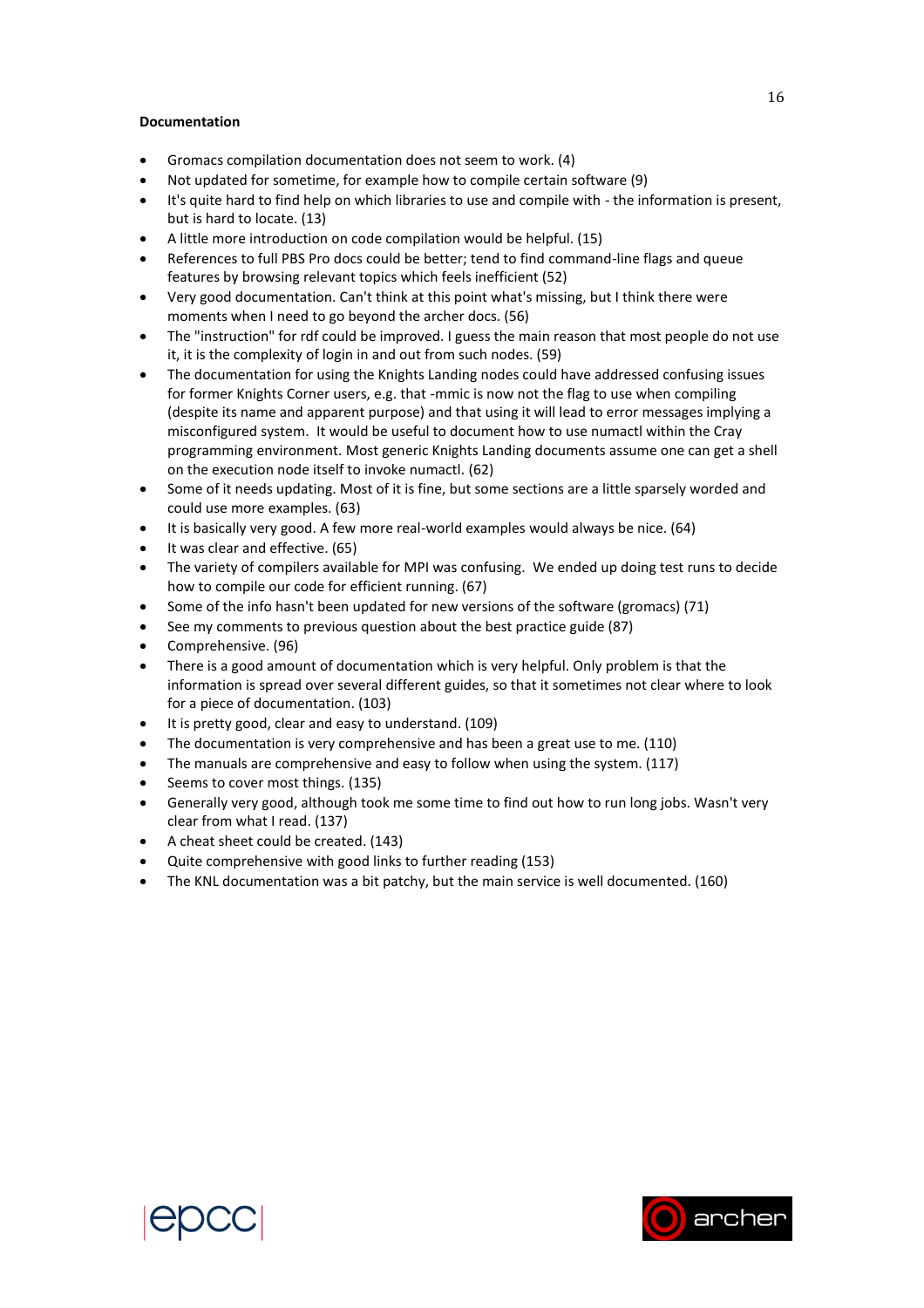#### **Website**

- Better guidance on how to use safe to request project access and access to correct budgets. (14)
- Easier means of viewing/managing time. (19)
- Status page is very useful (25)
- More information regarding the recent queueing time would be helpful, the graphical information available at the moment is not much helpful. (27)
- Navigation could be further improved by making content accessible via search topics that group related content, rather than the tradition, linear layout, which requires the user to navigate in and out of topics. (48)
- Takes quite a few clicks to see (e.g.) individual usage report for last week/month. Possible to put a summary/overview on SAFE login page? (61)
- Calculator and status pages are really useful. (65)
- Missing/unable to find reports for completed eCSE projects. (73)
- SAFE password algorithm is too stringent (87)
- In SAFE, I would like an overview page that shows remaining kAU for all my accounts on the same page. (96)
- Web page works fine. (103)
- The site generally contains excellent content and is easy to browse, on a large screen. It is much harder to navigate on a small screen (e.g. on a smartphone). I suggest that the layout of the website for small screen devices could be improved. (110)
- Beginners like me can find the resource needed to start using the HPC. (117)
- The website is very easy to navigate and well laid out. Its search function always finds the most useful page. (148)
- Tabs in SAFE could be made a little clearer initially difficult to locate where information about credits associated with accounts is. (151)
- I have always found what I am looking for although it isn't the simplest site. (153)

#### **Training**

- Completed the ARCHER driving test and found all the online resources very helpful and informative (17)
- I did not follow any of them, due to shortage of time; nothing related to quality or proposed subjects. The thing is that people tend to learn new techniques when they are in need. I am not sure you can access those webinar after the scheduled broadcast. It could be a good idea to have a repository, so one can access those in the case they need that. (20)
- I expect more advanced not basic training. (26)
- Unfortunately, you don't offer training for beginners from zero and this does not meet the ambitious ! (34)
- They are really good. Language-specific courses would be good, i.e. Fortran 2003/8, C++ in built parallelism in C++11/14. (63)
- I've not been able to get to any of the ones that I thought were interesting or relevent. (64)
- I really like the residential courses more please!!! (87)
- Would be nice to have more courses on advanced / specialist topics. (103)
- Face-to-face is usually more efficient that on-line. (135)
- An improvement would be to replace the "Driving Test" with an interactive learning course (1-3 hours long). Some of the questions at the driving test are meaningless for actual usage. (143)
- I attended a python course. It was a mixture of very basic stuff escalating too quickly to very complex stuff. Since it was a short workshop providing more materials to study a posteriori: code, explanations, exercises of tool commonly used in geoscience/oceanography would have been make it much more useful. (149)
- Extremely good, especially for free training. Some content is hard to follow but overall good. (153)
- Not attended, but I cannot uncheck the box (156)



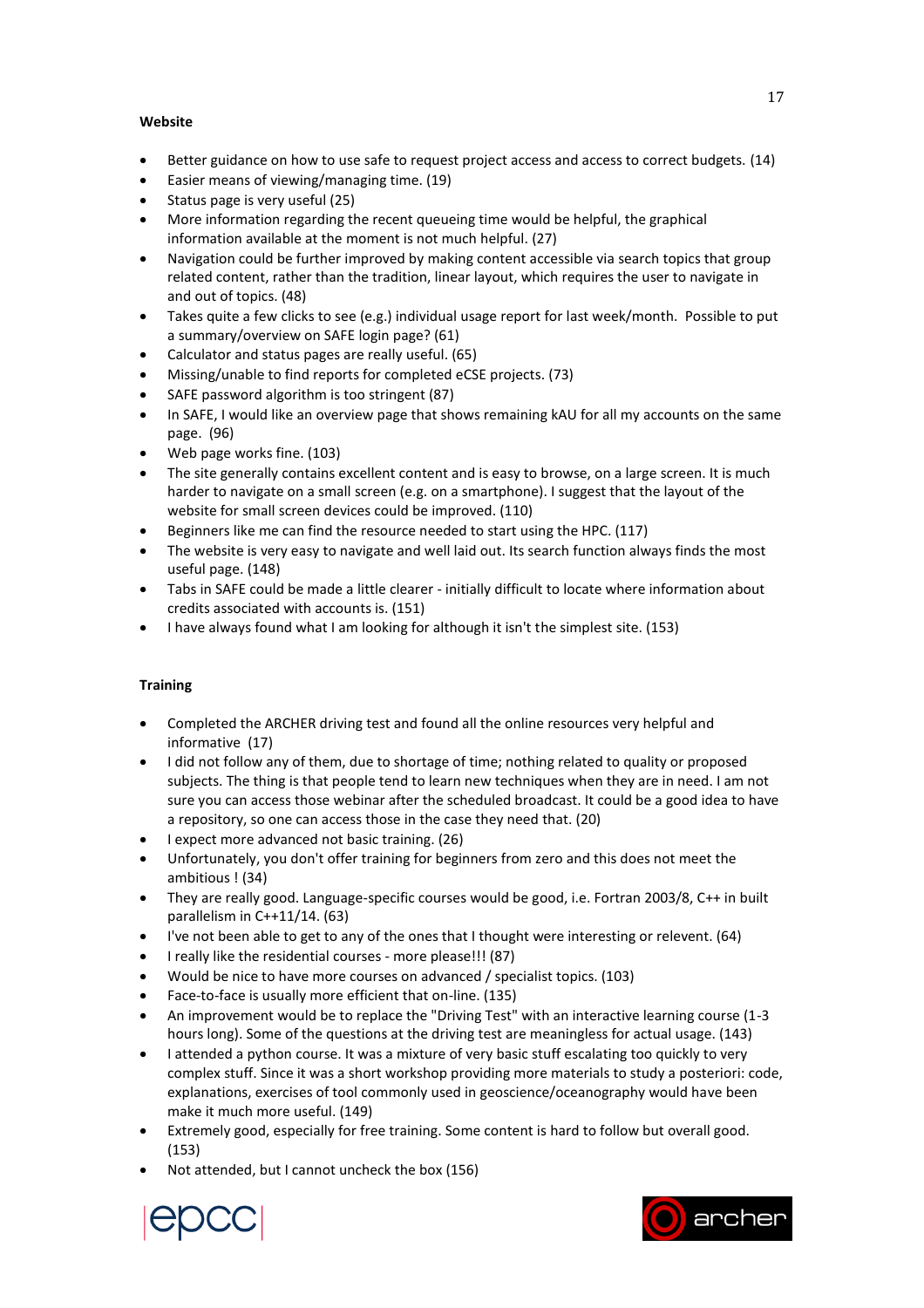#### **Webinars**

- Have attended several webinars, unfortunately some technical troubles made things hard. (6)
- I did not follow any of them, due to shortage of time; nothing related to quality or proposed subjects (20)
- I haven't attended any, partly because system requirements seem too much. It never works on my FreeBSD laptop. (56)
- The webinar environment works very well. (62)
- Did not attend virtual tutorials. Had difficulties setting up software on my computer. (103)
- I love the ARCHER virtual tutorials which include thousands of instructional videos. (109)
- It was easy to follow helped me get started using ARCHER. (117)
- There were some technical issues during the session, with the slides not working. (135)
- An improvement would be to replace the "Driving Test" with an interactive learning course (1-3 hours long). Some of the questions at the driving test are meaningless for actual usage. (143)

#### **Online Training Material**

- When starting any professional development IDE very often the "did you know" window is presented with some interesting act. Possibly a similar thing could happen upon logging into archer. (30)
- Driving test information seemed over complicated at times it was understandable only after hands-on use of archer. (48)
- The Driving-test was a nice idea. (59)
- I'd rather this effort went into better regular documentation. (64)
- Useful but overshadowed by the residential courses (87)
- The screencasts were an ideal way to learn how to use the system initially. (94)
- Online driving test is a good idea learned something new when taking it. (103)
- I think it is pretty good. I can find all my problems in these materials. (109)
- The material helped me a lot in determining my needs and making my experiments suitable to the system. (117)
- An improvement would be to replace the "Driving Test" with an interactive learning course (1-3 hours long). Some of the questions at the driving test are meaningless for actual usage. (143)
- Training manual is good. The driving test is largely irrelevant. There are a number of questions that bare little relevance to using ARCHER or best practices and the questions with multiple selections fail you if you miss one. To me it doesn't matter if you know every reason for doing something, only that you know at least one and that you do it. (153)